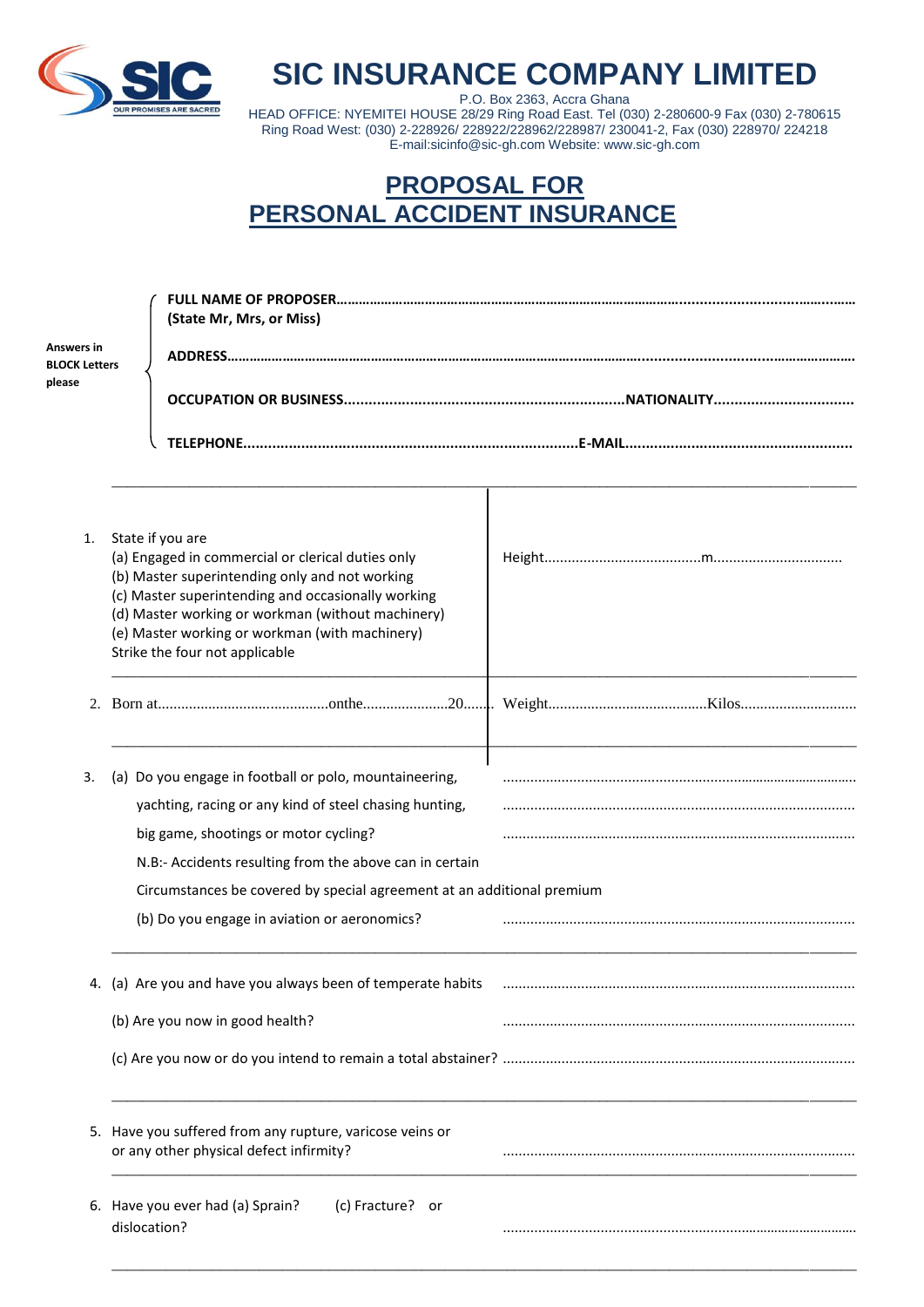7. Is your sight or hearing impaired or have you suffered from a fit of any kind or any disease of the eye or ear?

|                                                                         | 8. Please state fully what illness operations or bodily injuries (except childhood complains) you have suffered    |      |  |  |  |
|-------------------------------------------------------------------------|--------------------------------------------------------------------------------------------------------------------|------|--|--|--|
| Nature of ailments                                                      | Duration                                                                                                           | Date |  |  |  |
| 9. Do you suffer from or have you a tendency to any ailment or disease? |                                                                                                                    |      |  |  |  |
|                                                                         | 10. Have you during the last twenty one days been exposed to any infectious disease?                               |      |  |  |  |
| particularly liable to injury or illness?                               | 11. Are there any circumstances connected with your occupation, health pursuits or habits of life which render you |      |  |  |  |
|                                                                         | 12. Has any near relative suffered from tubercular disease cancer or insanity? If so give particulars.             |      |  |  |  |
|                                                                         | 13. Have you any intention of going outside your country of residence, if so where?                                |      |  |  |  |
|                                                                         | 14. (a) Have you ever claimed or received compensation under any form of accident and/ or sickness                 |      |  |  |  |

If so, please give particulars

| Date | <b>Amount Received</b> | Name of Claim | Nature of Claim |
|------|------------------------|---------------|-----------------|
|      |                        |               |                 |
|      |                        |               |                 |

| 15. (a) Have you ever proposed for accident    | Nature of each |
|------------------------------------------------|----------------|
| and/or sickness insurance                      |                |
| (b) Has any company:-                          |                |
| (i) Declined to issue a policy to you?         |                |
| (ii) Declined to continue your insurance?      |                |
| (iii) Not invited the renewal of your policy?  |                |
| (iv) Imposed special conditions or exclusions? |                |
| (v) Will this insurance be additional to any   |                |
| accident or sickness policy?                   |                |
|                                                |                |